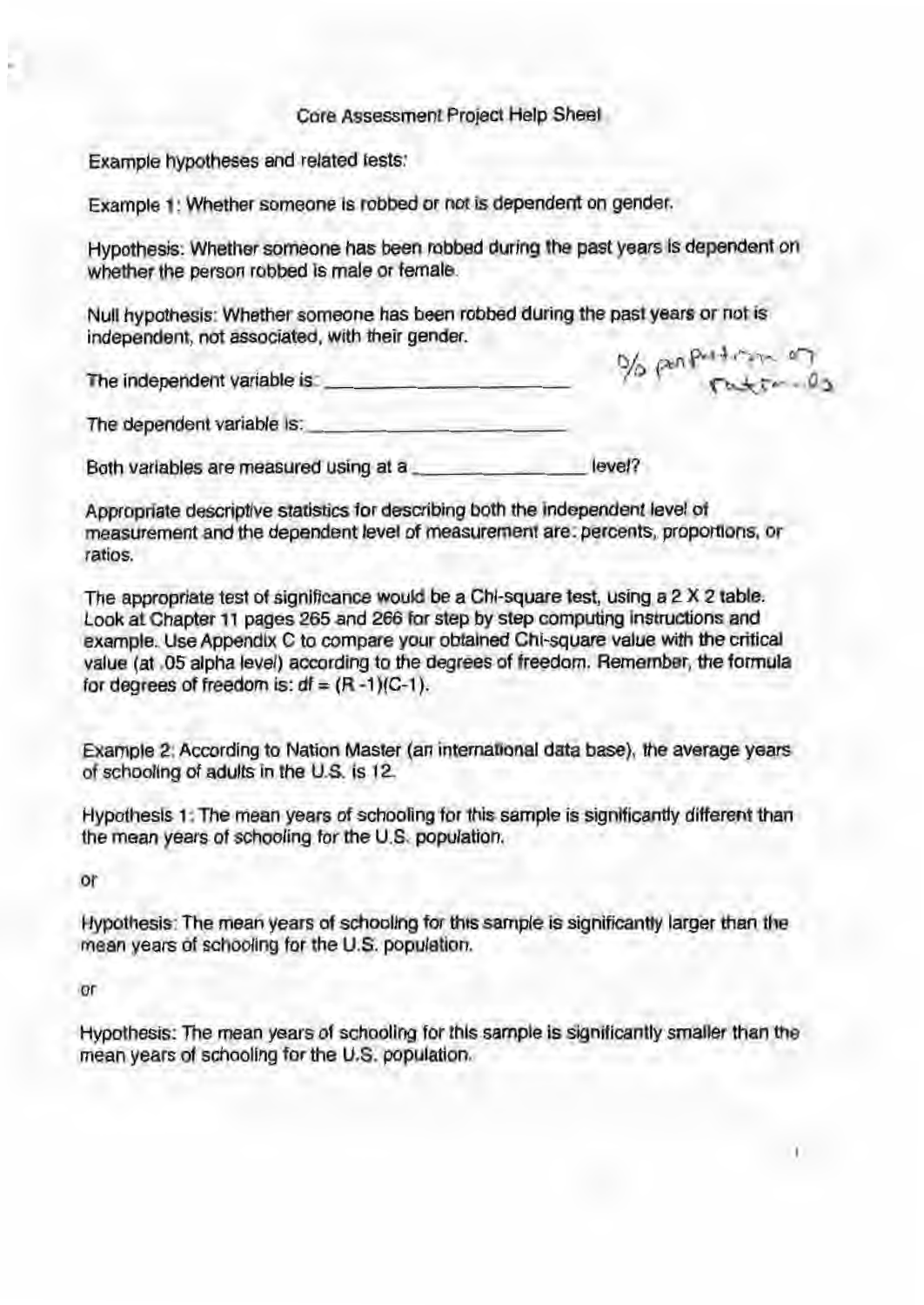Null hypothesis: The mean years of schooling for this sample will not differ significantly from that of the U.S. population.

The independent variable is:

The independent variable is measured on a level. (Hint: when comparing two groups, the independent variable is whether cases belong to one group (or category) or another).

Appropriate descriptive statistics for describing the independent level of measurement are: percents, proportions, or ratios.

The dependent variable is:  $\mathbb{Z} \downarrow e^{-\frac{1}{2}A}$ 

The independent variable is measure on an level. Appropriate descriptive statistics for describing the dependent variable are: mean, median, mode, range, and standard deviation.

The appropriate test of significance is a t-test. Look at Chapter 8 pages 197 - 199 for formula and step by step example. Use Appendix B to compare your obtained t-test value with the critical value (at .05 alpha level, two tailed- Note: if you hypothesize that the sample mean is larger or smaller than that of the U.S. population, use the one-tailed columns) according to the degrees of freedom. Remember, the formula fort-test degrees of freedom is:  $df = N - 1$ .

Example 3: Gender affects annual income.

which is the same

Hypothesis 1: The mean income of males is significantly different than the mean income of females.

or

Hypothesis: The mean income of males is significantly greater than the mean income of females. *Females.* 

Null hypothesis: The mean income of males does not differ from the mean income of females.

The independent variable is:

The independent variable is measured on a  $\sqrt{2}$  remains level. Appropriate descriptive statistics for describing the independent level of measurement are: percents, proportions, or ratios .

 $7.1 + 5 = 1 + 1 + 1$ . ,. *c* 2